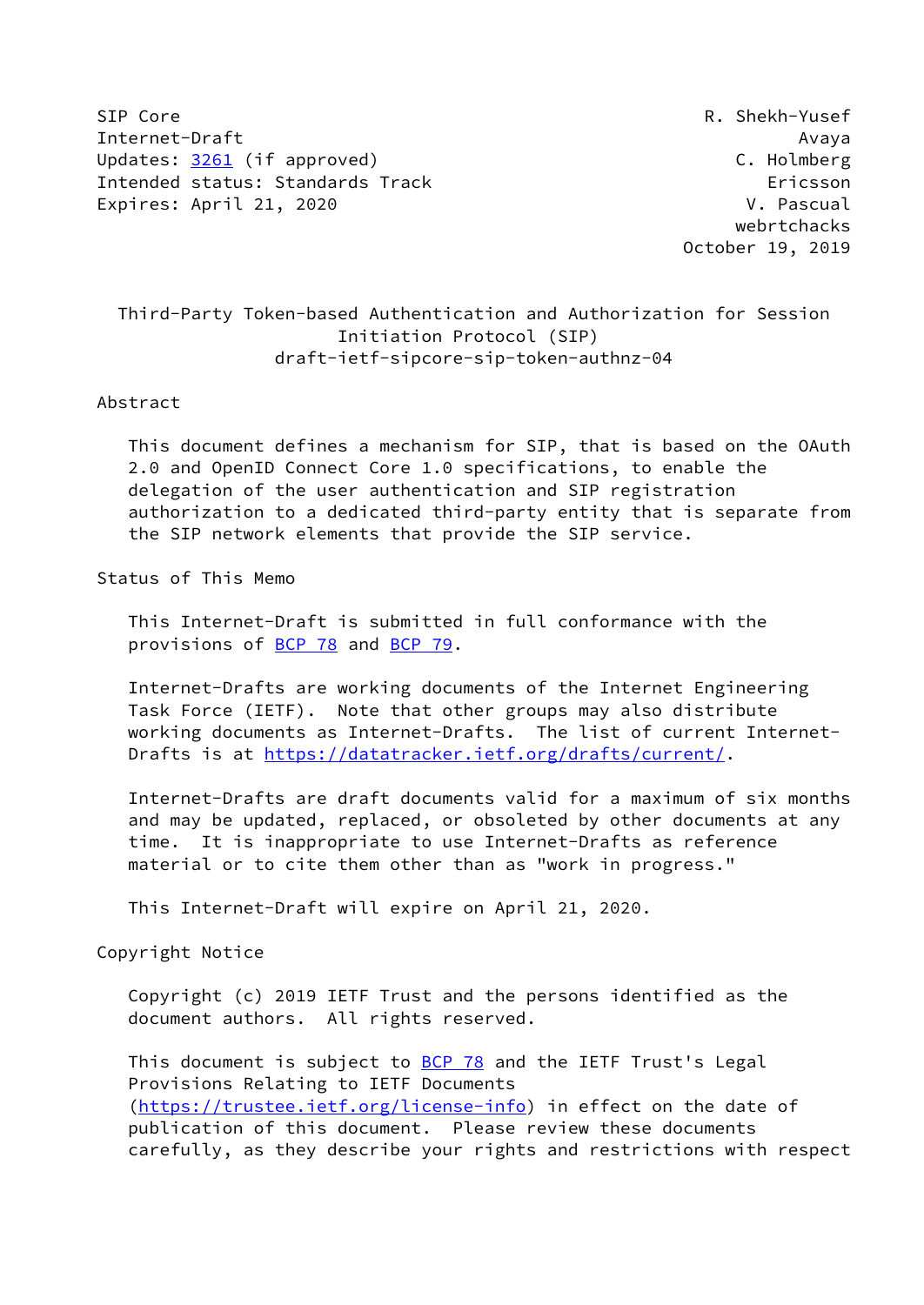Internet-Draft 3rd-Party Token-based AuthNZ for SIP October 2019

 to this document. Code Components extracted from this document must include Simplified BSD License text as described in Section 4.e of the Trust Legal Provisions and are provided without warranty as described in the Simplified BSD License.

 This document may contain material from IETF Documents or IETF Contributions published or made publicly available before November 10, 2008. The person(s) controlling the copyright in some of this material may not have granted the IETF Trust the right to allow modifications of such material outside the IETF Standards Process. Without obtaining an adequate license from the person(s) controlling the copyright in such materials, this document may not be modified outside the IETF Standards Process, and derivative works of it may not be created outside the IETF Standards Process, except to format it for publication as an RFC or to translate it into languages other than English.

#### Table of Contents

|                                                            | $\overline{3}$  |
|------------------------------------------------------------|-----------------|
|                                                            |                 |
| 1.2. SIP User Agent Types                                  | $\frac{3}{3}$   |
| 2.                                                         | $\overline{4}$  |
|                                                            | $\overline{4}$  |
| $2.1.1.$ Obtaining Tokens                                  |                 |
| 2.1.2. Access Token Claims                                 | $\frac{4}{5}$   |
| $2.1.3$ . Protecting the Access Token                      | $\overline{5}$  |
| 2.1.4. REGISTER Request                                    | $\overline{5}$  |
| 2.1.5. Non-REGISTER Request                                | 6               |
| $2.2$ . UAS and Registrar Behavior                         |                 |
|                                                            | $\frac{6}{7}$   |
| WWW-Authenticate Response Header Field<br>3.               | $\overline{1}$  |
| 'sip.token' Media Feature Tag $\ldots$<br>$\overline{4}$ . | $\underline{8}$ |
|                                                            | 9               |
|                                                            | 9               |
| $5.2$ . Registration with Pre-Configured AS                | 10              |
|                                                            | 11              |
| 7.                                                         | 12              |
|                                                            | 12              |
|                                                            | 12              |
| 8.                                                         |                 |
| 9.                                                         |                 |
|                                                            | 14              |
|                                                            |                 |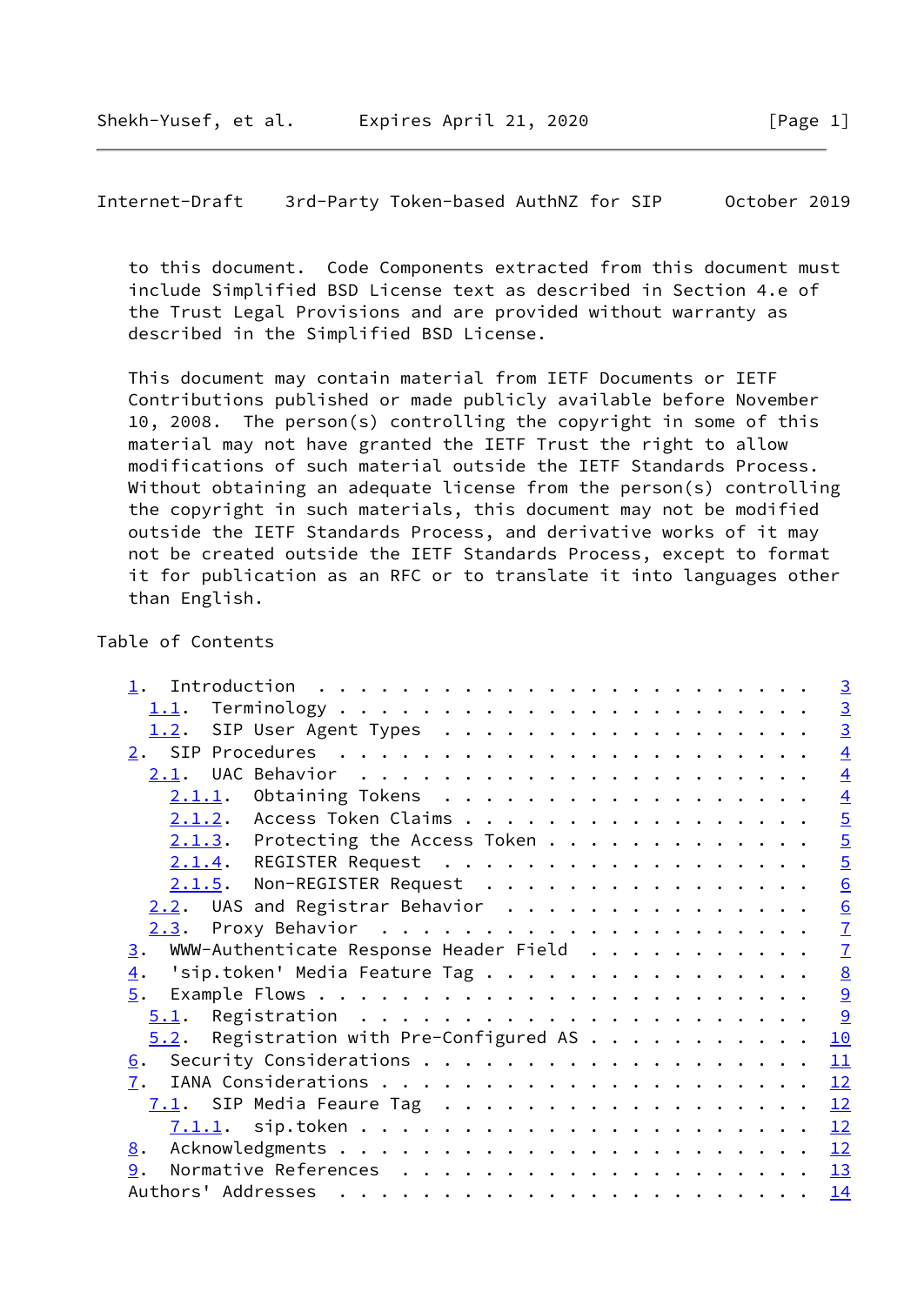Shekh-Yusef, et al. Expires April 21, 2020 [Page 2]

<span id="page-2-1"></span>Internet-Draft 3rd-Party Token-based AuthNZ for SIP October 2019

#### <span id="page-2-0"></span>[1](#page-2-0). Introduction

The SIP protocol [\[RFC3261](https://datatracker.ietf.org/doc/pdf/rfc3261)] uses the framework used by the HTTP protocol for authenticating users, which is a simple challenge response authentication mechanism that allows a server to challenge a client request and allows a client to provide authentication information in response to that challenge.

 OAuth 2.0 [[RFC6749](https://datatracker.ietf.org/doc/pdf/rfc6749)] defines a token based authorization framework to allow clients to access resources on behalf of their user.

The OpenID Connect 1.0 [\[OPENID](#page-13-3)] specifications defines a simple identity layer on top of the OAuth 2.0 protocol, which enables clients to verify the identity of the user based on the authentication performed by a dedicated authorization server, as well as to obtain basic profile information about the user.

 This document defines an mechanism for SIP, that is based on the OAuth 2.0 and OpenID Connect Core 1.0 specifications, to enable the delegation of the user authentication and SIP registration authorization to a dedicated third-party entity that is separate from the SIP network elements that provide the SIP service.

### <span id="page-2-2"></span>[1.1](#page-2-2). Terminology

 The key words "MUST", "MUST NOT", "REQUIRED", "SHALL", "SHALL NOT", "SHOULD", "SHOULD NOT", "RECOMMENDED", "MAY", and "OPTIONAL" in this document are to be interpreted as described in [\[RFC2119](https://datatracker.ietf.org/doc/pdf/rfc2119)].

#### <span id="page-2-3"></span>[1.2](#page-2-3). SIP User Agent Types

 [RFC6749] defines two types of clients, confidential and public, that apply to the SIP User Agents.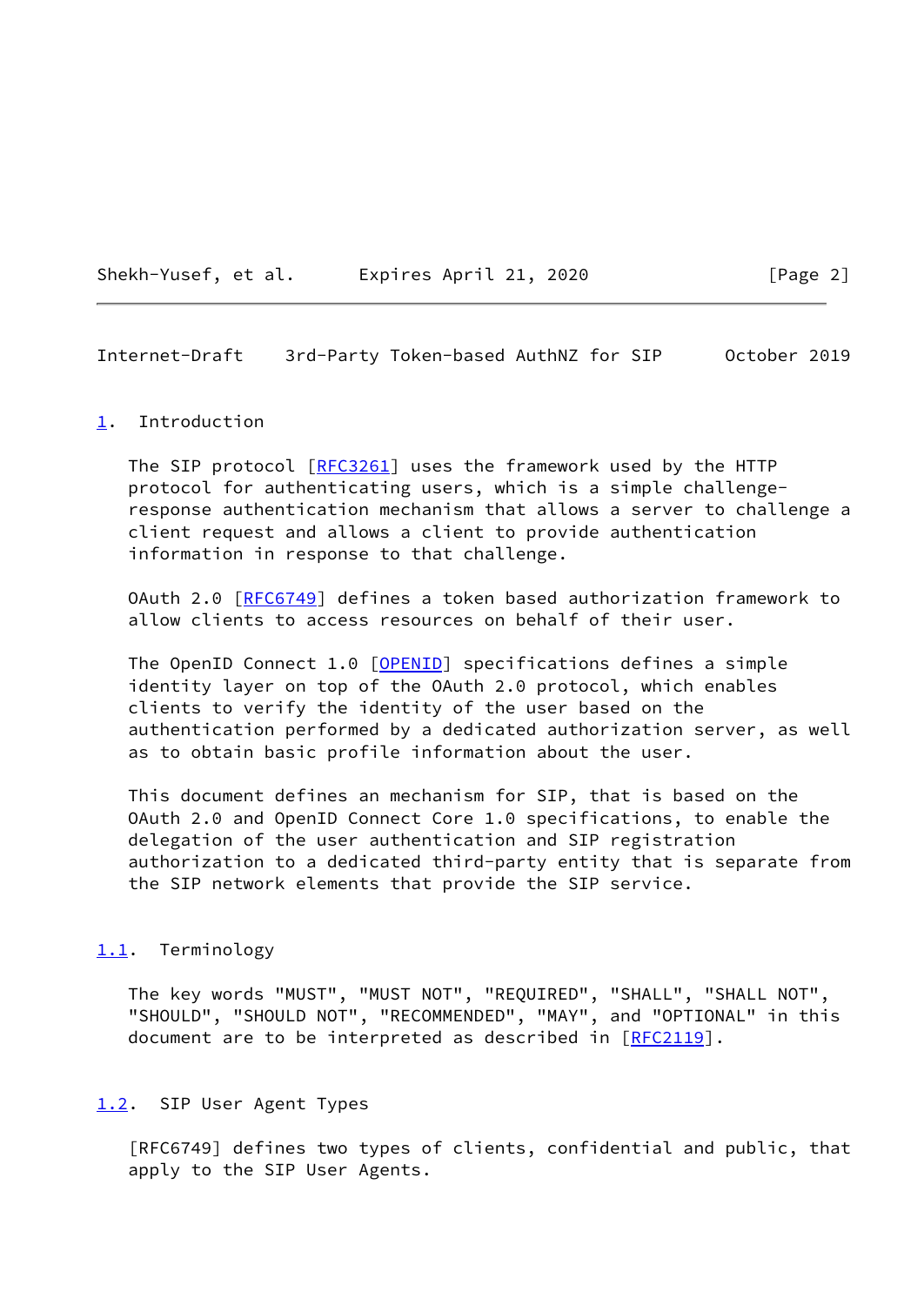- o Confidential User Agent: is a SIP UA that is capable of maintaining the confidentiality of the user credentials and any tokens obtained using these user credentials.
- o Public User Agent: is a SIP UA that is incapable of maintainings the confidentiality of the user credentials and any obtained tokens.

Shekh-Yusef, et al. Expires April 21, 2020 [Page 3]

<span id="page-3-1"></span>Internet-Draft 3rd-Party Token-based AuthNZ for SIP October 2019

### <span id="page-3-0"></span>[2](#page-3-0). SIP Procedures

Section [22 of \[RFC3261\]](https://datatracker.ietf.org/doc/pdf/rfc3261#section-22) defines the SIP procedures for the Digest authentication mechanism procedures. The same procedures apply to the Bearer authentication mechanism, with the changes described in this section.

<span id="page-3-2"></span>[2.1](#page-3-2). UAC Behavior

<span id="page-3-3"></span>[2.1.1](#page-3-3). Obtaining Tokens

 When a UAC sends a request without credentials (or with credentials that are no longer valid), and receives a 401 (Unauthorized) or a 407 (Proxy Authentication Required) response that contains a WWW- Authenticate header field (in case of a 401 response) or a Proxy- Authenticate header field (in case of a 407 response) that indicates "Bearer" scheme authentication and contains an address to an Authorization Server, the UAC contacts the Authorization Server in order to obtain tokens. The tokens returned to the UA depend on the type of server: with an OAuth AS, the tokens provided are the access token and refresh token. With an OpenID Connect server, an additional ID-Token is returned, which contains the SIP URI and other user specific details. The method used to authenticate the user and obtain these tokens is out of scope for this document, with one potential method is the Native App mechanism defined in [\[RFC8252](https://datatracker.ietf.org/doc/pdf/rfc8252)].

One of the advantages of using the mechanism defined in [\[RFC8252](https://datatracker.ietf.org/doc/pdf/rfc8252)] is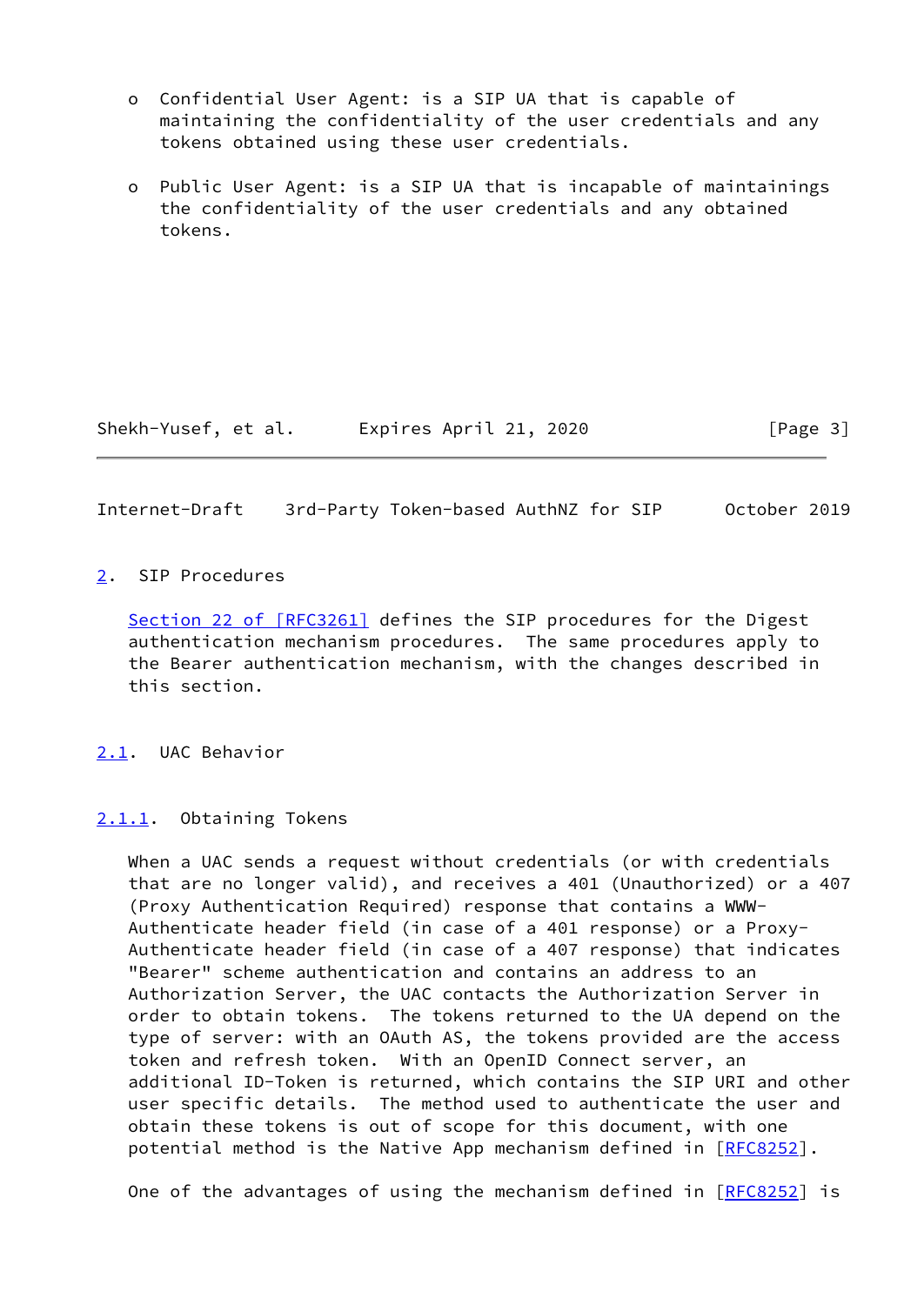that the user will be directed to use a browser to interact with the authorization server. This allows the authorization server to prompt the user for multi-factor authentication, redirect the user to third party identity providers, and the use of single-sign-on sessions.

 If the UAC receives a 401/407 response with multiple WWW- Authenticate/Proxy-Authenticate header fields, providing challenges using different authentication schemes for the same realm, the UAC provides credentials for one or more of the schemes that it supports, based on local policy.

 NOTE: The address of the Authorization Server might be known to the UAC e.g., using means of configuration, in which case the UAC can contact the Authorization Server in order to obtain the access token before it sends SIP request without credentials.

Shekh-Yusef, et al. Expires April 21, 2020 [Page 4]

<span id="page-4-1"></span>Internet-Draft 3rd-Party Token-based AuthNZ for SIP October 2019

### <span id="page-4-0"></span>[2.1.2](#page-4-0). Access Token Claims

 The type of services that an access token grants access to can be determined using different methods. Which methods are used is based on local policy. If an access token is encoded as a JWT, it might contain a list of claims [\[RFC7519](https://datatracker.ietf.org/doc/pdf/rfc7519)], some registered and some are application specific claims. The REGISTRAR can grant access to services either based on such claims, using some other mechanism, or a combination of claims and some other mechanism. If an access token is a reference token, the REGISTRAR will grant access based on some other mechanism. Examples of such other mechanisms are introspection [\[RFC7662](https://datatracker.ietf.org/doc/pdf/rfc7662)], user profile lookups, etc.

### <span id="page-4-2"></span>[2.1.3](#page-4-2). Protecting the Access Token

 [RFC6749] mandates that Access Tokens are protected with TLS when in transit. However, TLS only guarantees hop-to-hop protection when used to protect SIP signaling. Therefore the Access Token MUST be protected in a way so that only authorized SIP servers will have access to it. Endpoints that support this specifications MUST support encrypted JSON Web Tokens (JWT) [\[RFC7519](https://datatracker.ietf.org/doc/pdf/rfc7519)] for encoding and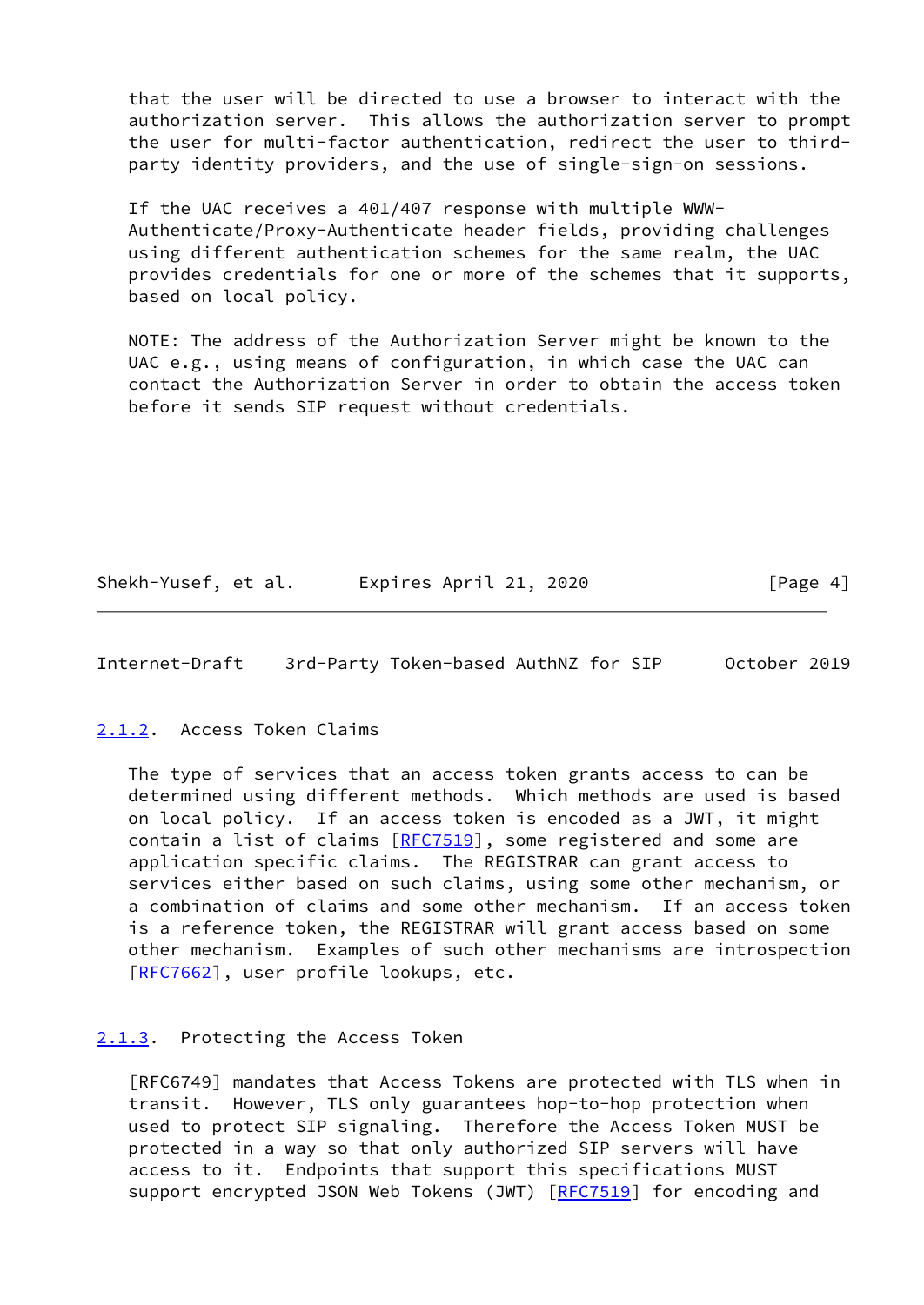protecting Access Token when included in SIP requests, unless some other mechanism is used to guarantee that only authorized SIP endpoints have access to the Access Token.

#### <span id="page-5-0"></span>[2.1.4](#page-5-0). REGISTER Request

 The procedures in this section assumes that the UAC has obtained a token as specified in section [Section 2.1.1](#page-3-3)

 When a UAC sends a REGISTER request in order to create a binding, it MUST include an Authorization headerf field with a Bearer scheme, carrying the access token, in the request, as specified in [[RFC6750\]](https://datatracker.ietf.org/doc/pdf/rfc6750). Based on local policy, the UAC MAY include an access token that has been used for another binding associated with the same AOR in the request.

 When the UAC sends a binding refresh REGISTER request, it SHOULD include an Authorization header field with either the access token previously used for the binding, or a new access token (obtained using the refresh token) if the previous one has expired.

 If the access token included in a REGISTER request is not accepted, and the UAC receives a 401 response or a 407 response, the UAC follows the procedures in  $Section 2.1.1$ .

| Shekh-Yusef, et al. | Expires April 21, 2020 | [Page 5] |
|---------------------|------------------------|----------|
|---------------------|------------------------|----------|

<span id="page-5-2"></span>Internet-Draft 3rd-Party Token-based AuthNZ for SIP October 2019

#### <span id="page-5-1"></span>[2.1.5](#page-5-1). Non-REGISTER Request

 The procedures in this section assumes that the UAC has obtained a token as specified in section [Section 2.1.1](#page-3-3)

 When a UAC sends a request in order to initiate a SIP dialog, or sends a stand-alone request, the UAC MUST include an Authorization header field with a Bearer scheme, carrying the access token, in the request, as specified in [\[RFC6750](https://datatracker.ietf.org/doc/pdf/rfc6750)]. Based on local policy, the UAC MAY include an access token that has been used for another dialog, or for another stand-alone request, if the target of the new request is the same.

 When the UAC sends a mid-dialog request, the UAC SHOULD include an Authorization header field with either the access token previously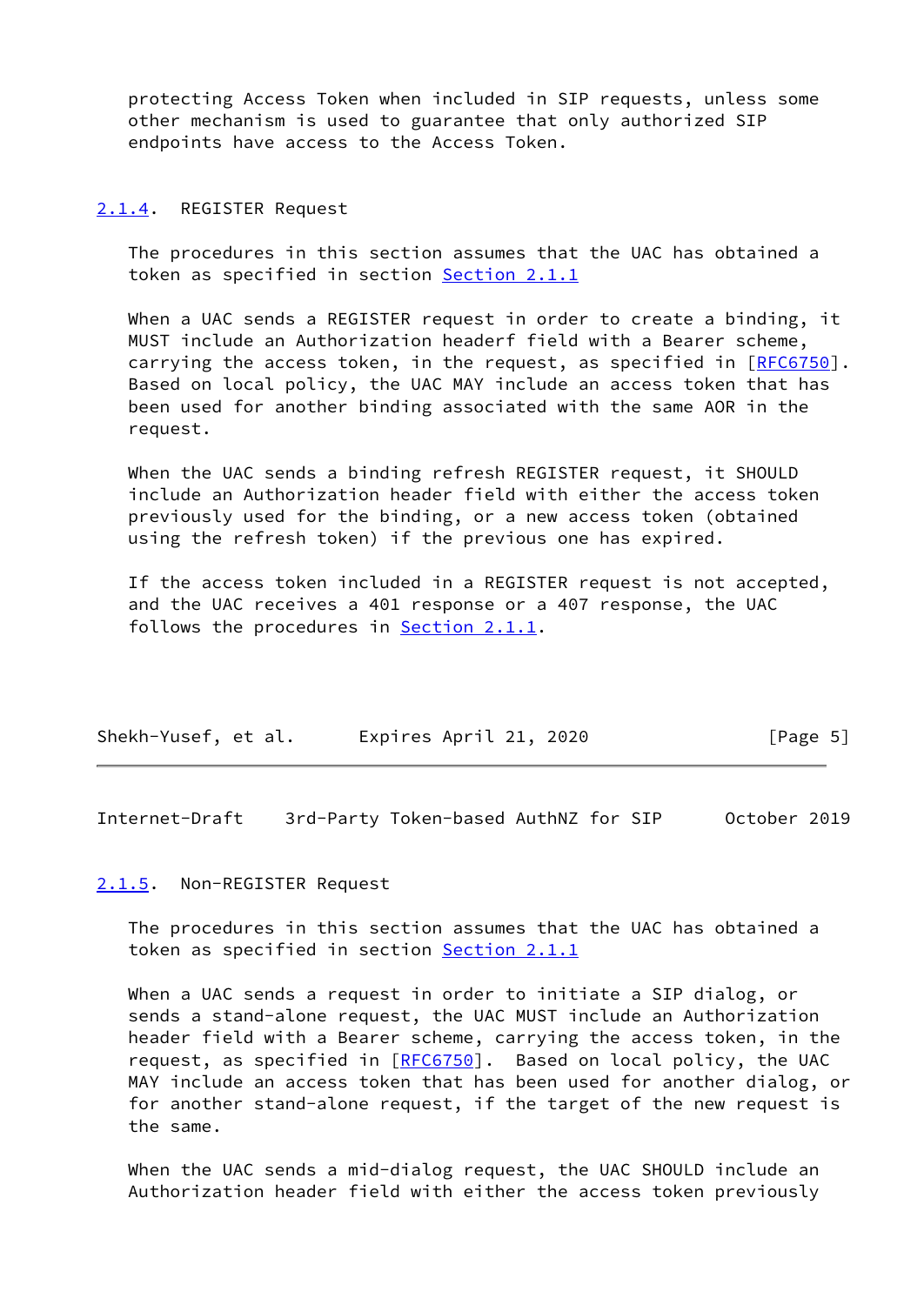used within the dialog, or with a new access token if the previous one has expired or the UAC refreshed the access token before its expiry time.

 If the access token included in a request is not accepted, and the UAC receives a 401 response or a 407 response, the UAC follows the procedures in **Section 2.1.1.** 

#### <span id="page-6-0"></span>[2.2](#page-6-0). UAS and Registrar Behavior

 When a UAS or a Registrar receives a SIP request that does not contain an Authorization header field with a valid access token, and the UAS/Proxy decides to challenge the originator of the request, the proxy MUST challenge the request and send a 401 (Unauthorized) response. The UAS/Proxy MUST include a Proxy-Authentication header field in the response, indicate "Bearer" scheme and include an address to an Authorization Server from there the originator can obtain an access token.

 When a UAS/Registrar receives a SIP request that contains an Authorization header field with an access token, the UAS/Registrar MUST validate the access token, using the procedures associated with the type of access token used. If the validation is successful the UAS/Registrar can continue to process the request using normal SIP procedures. If the validation fails, the UAS/Registrar MUST reject the request.

Shekh-Yusef, et al. Expires April 21, 2020 [Page 6]

<span id="page-6-2"></span>Internet-Draft 3rd-Party Token-based AuthNZ for SIP October 2019

#### <span id="page-6-1"></span>[2.3](#page-6-1). Proxy Behavior

When a proxy receives a SIP request that does not contain a Proxy- Authorization header field with a valid access token, and the proxy decides to challenge the originator of the request, the proxy MUST challenge the request and send a 407 (Proxy Authentication Required) response. The proxy MUST include a Proxy-Authentication header field in the response, indicate "Bearer" scheme and include an address to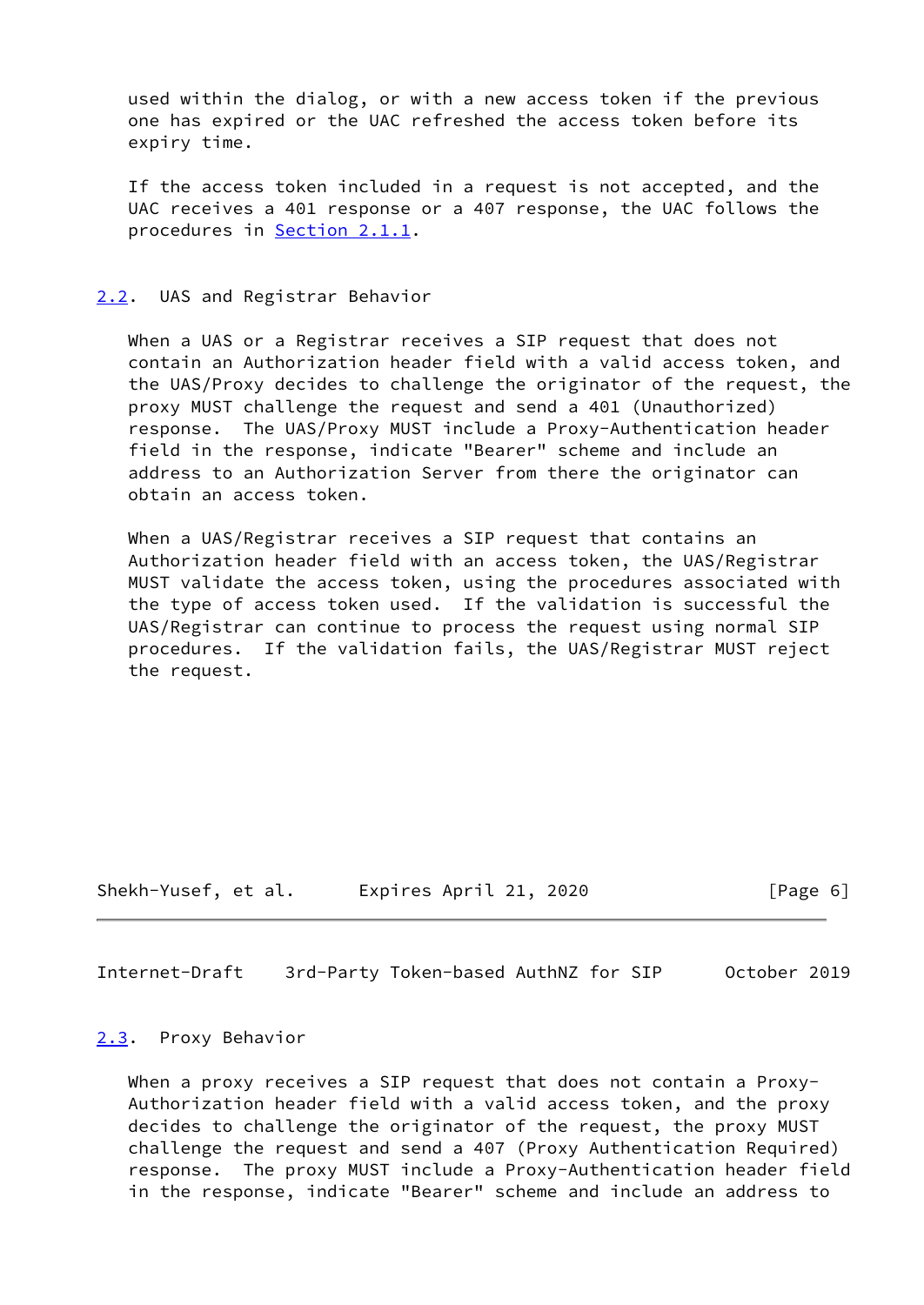an Authorization Server from there the originator can obtain an access token.

When a proxy receives a SIP request that contains an Proxy- Authorization header field with an access token, and the proxy has previously challenged the originator of the request, the proxy MUST validate the access token, using the procedures associated with the type of access token used. If the validation is successful the proxy can continue to process the request using normal SIP procedure. If the validation fails, the UAS/Registrar MUST reject the request.

<span id="page-7-0"></span>[3](#page-7-0). WWW-Authenticate Response Header Field

 This section describes the syntax of the WWW-Authenticate Response Header Field when used with the Bearer scheme to challenge the UA for credentials.

challenge =/ ("Bearer" LWS bearer-cln  $*(COMMA\ bearer-cln))$  bearer-cln = realm / scope / authz-server / error / auth-param authz-server = "authz\_server" EQUAL authz-server-value authz-server-value = quoted-string

 The authz-server parameters contains the HTTPS URL of the authorization server.

The realm and auth-param parameters are defined in [[RFC3261\]](https://datatracker.ietf.org/doc/pdf/rfc3261).

As per [\[RFC3261](https://datatracker.ietf.org/doc/pdf/rfc3261)], the realm string alone defines the protection domain. [\[RFC3261](https://datatracker.ietf.org/doc/pdf/rfc3261)] states that the realm string must be globally unique and recommends that the realm string contains a hostname or domain name. It also states that the realm string should be human readable identifier that can be rendered to the user.

The scope and error parameters are defined in [[RFC6749](https://datatracker.ietf.org/doc/pdf/rfc6749)].

 The scope parameter could be used by the registrar/proxy to indicate to the UAC the minimum scope that must be associated with the access

Shekh-Yusef, et al. Expires April 21, 2020 [Page 7]

<span id="page-7-1"></span>Internet-Draft 3rd-Party Token-based AuthNZ for SIP October 2019

token to be able to get service. As defined in [\[RFC6749](https://datatracker.ietf.org/doc/pdf/rfc6749)], the value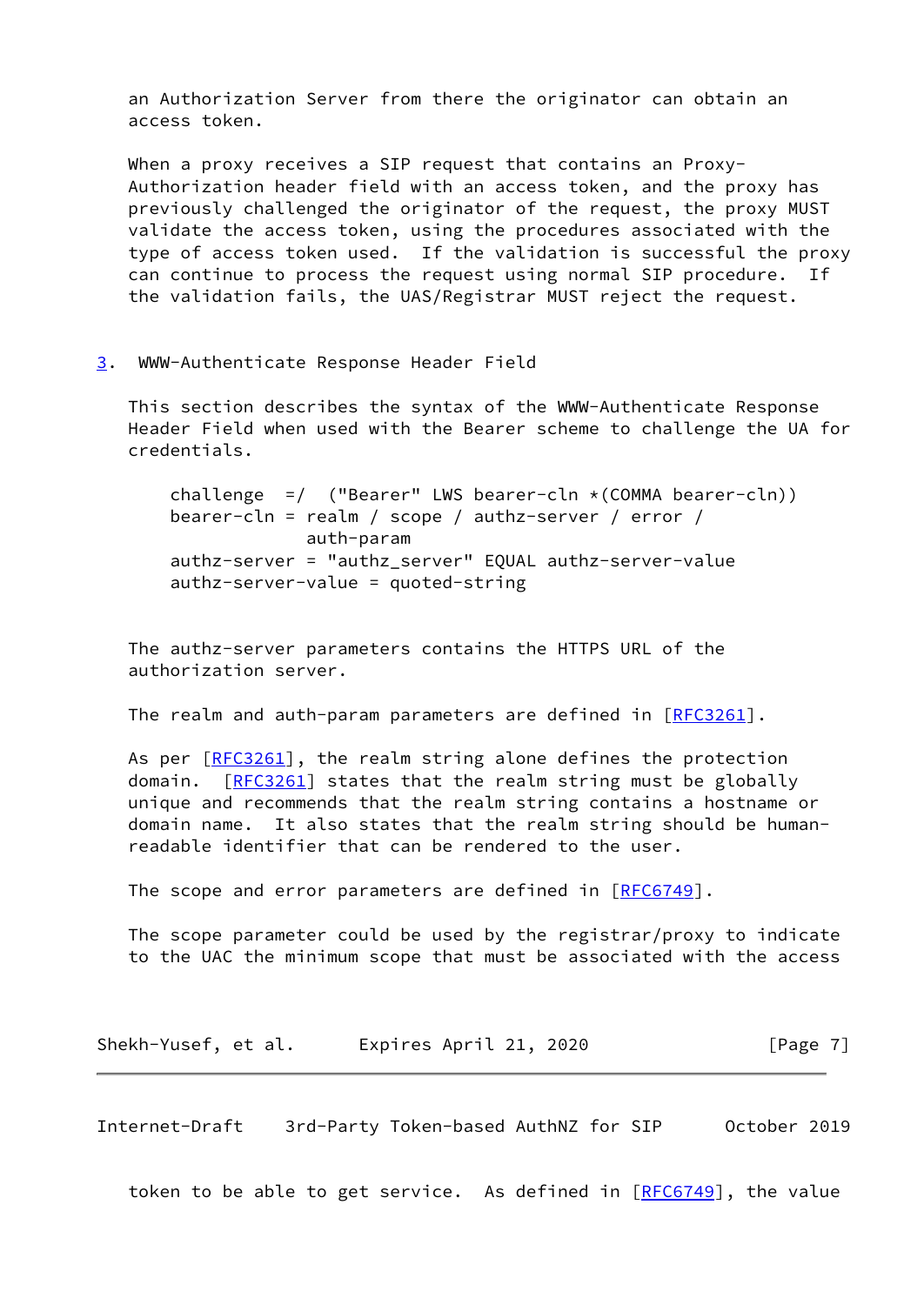of the scope parameter is expressed as a list of space-delimited, case-sensitive strings. The strings are defined by the authorization server. The values of the scope parameter is out of scope for this document.

 The error parameter could be used by the registrar/proxy to indicate to the UAC the reason for the error, with possible values of "invalid\_token" or "invalid\_scope".

# <span id="page-8-0"></span>[4](#page-8-0). 'sip.token' Media Feature Tag

 The sip.token media feature tag, when inserted in the Contact header field of a SIP REGISTER request, conveys that the SIP UA associated with the tag supports a token based authentication mechanism, where the user authentication and SIP registration authorization is performed by a third party. The media feature tag has no values.

token-mt = "+sip.token"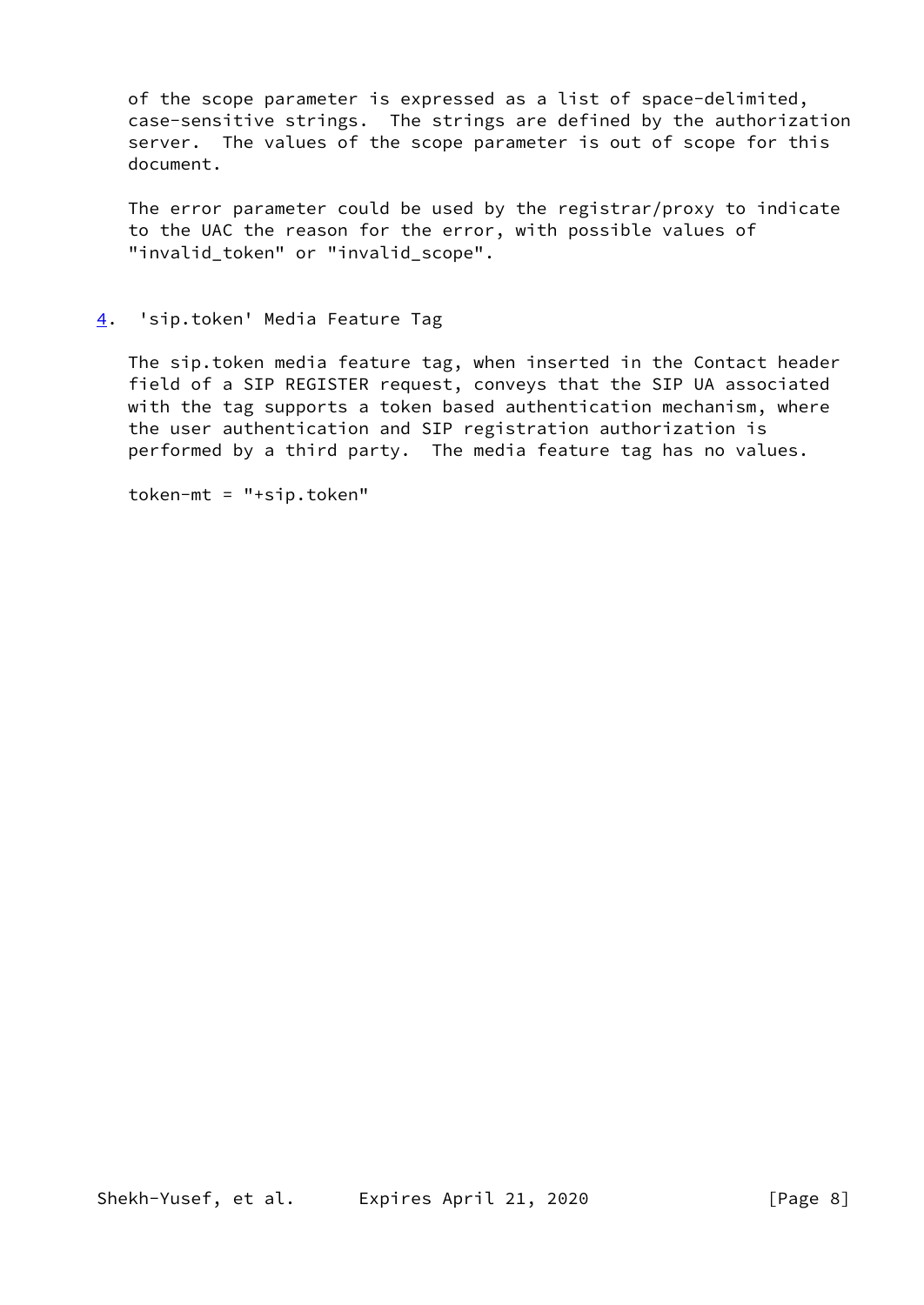<span id="page-9-1"></span>Internet-Draft 3rd-Party Token-based AuthNZ for SIP October 2019

- <span id="page-9-0"></span>[5](#page-9-0). Example Flows
- <span id="page-9-2"></span>[5.1](#page-9-2). Registration

 The figure belows show an example of a SIP registration, where the UA is informed about the Authorization Server (AS) from where to obtain an access token by the registratar in a 401 response to the REGISTER request.

| UA | Registrar                                                           |                                                                          | <b>AS</b> |
|----|---------------------------------------------------------------------|--------------------------------------------------------------------------|-----------|
|    | [1] REGISTER                                                        |                                                                          |           |
|    | [2] 401 Unauthorized                                                | WWW-Authenticate: Bearer "authz_server"=" <authz_server>"</authz_server> |           |
|    | some out of scope mechanism.                                        | [3] The UA interacts with the AS and obtains tokens, using               |           |
|    | [4] REGISTER<br>Authorization: Bearer <access_token></access_token> |                                                                          |           |
|    |                                                                     | [5] HTTP POST /introspect<br>{access_token}                              |           |
|    |                                                                     | [6] 200 OK {metadata}                                                    |           |
|    | $[7]$ 200 OK                                                        |                                                                          |           |

 In step [1], the UA starts the registration process by sending a SIP REGISTER request to the registrar without any credentials. The REGISTER request includes an indication that the UA supports token based autentication, using a sip.token media feature tag.

 In step [2], the registrar challenges the UA, by sending a SIP 401 (Unauthorized) response to the REGISTER request. In the response the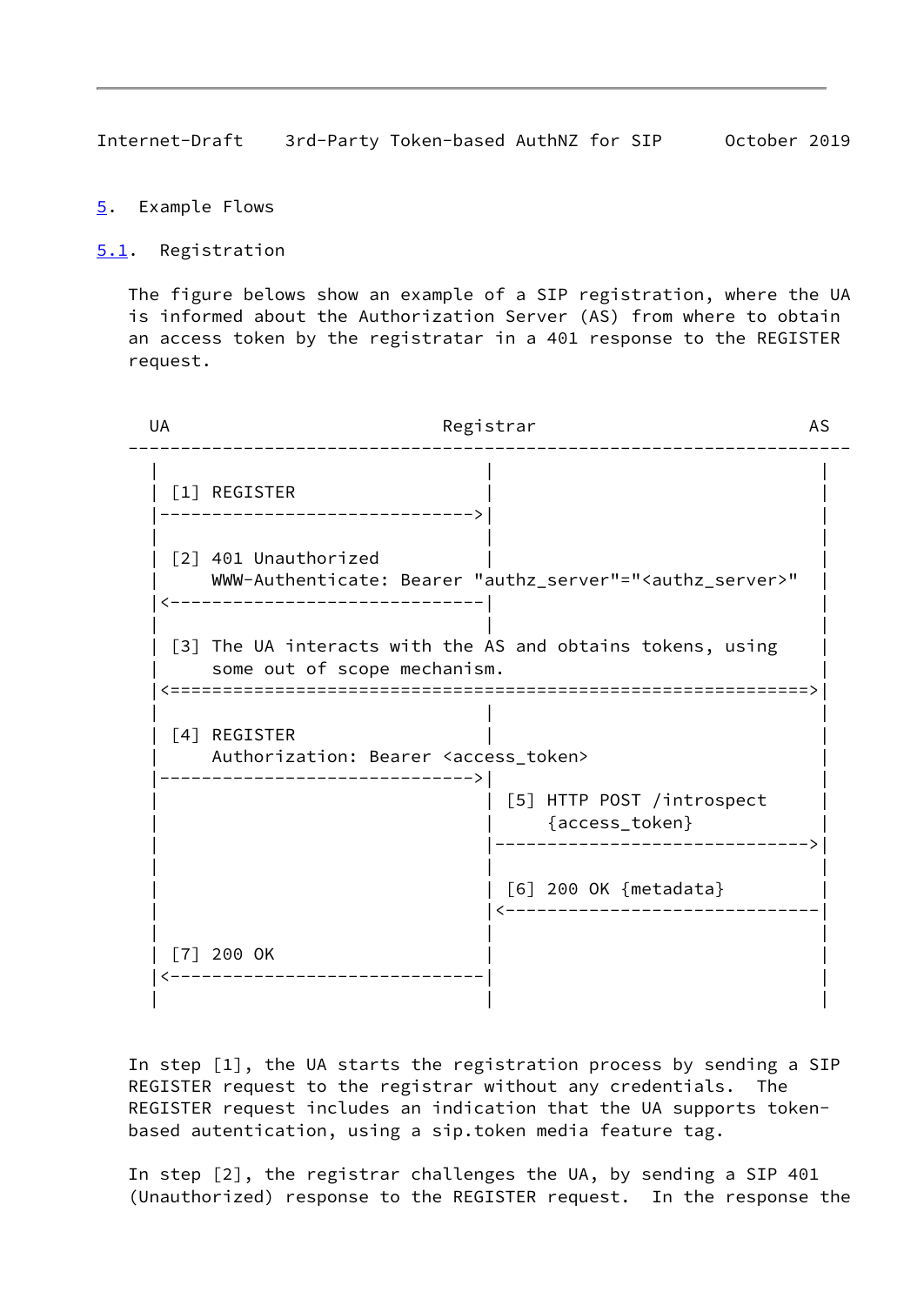registrar includes information about the AS to contact in order to obtain a token.

Shekh-Yusef, et al. Expires April 21, 2020 [Page 9]

<span id="page-10-1"></span>Internet-Draft 3rd-Party Token-based AuthNZ for SIP October 2019

 In step [3], the UA interacts with the AS, potentially using the OAuth Native App mechanism defined in [[RFC8252](https://datatracker.ietf.org/doc/pdf/rfc8252)], authenticates the user and obtains the tokens needed to access the SIP service.

 In step [4], the UA retries the registration process by sending a new SIP REGISTER request that includes the access token that the UA obtrained previously.

 The registrar validates the access token. If the access token is a reference token, the registrar MAY perform an introspection, as in steps [5] and [6], in order to obtain more information about the access token and its scope, as per  $[REC7662]$ . Otherwise, after the registrar validates the token to make sure it was signed by a trusted entity, it inspects its claims and act upon it.

 In step [7], once the registrar has succesfully verified and accepted the access token, it sends a 200 (OK) response to the REGISTER request.

### <span id="page-10-0"></span>[5.2](#page-10-0). Registration with Pre-Configured AS

 The figure belows show an example of a SIP registration, where the UA has pre-configured information about the Authorization Server (AS) from where to obtain the access token.

| UA | Registrar                                                                                  | AS |
|----|--------------------------------------------------------------------------------------------|----|
|    | [1] The UA interacts with the AS and obtains tokens, using<br>some out of scope mechanism. |    |
|    |                                                                                            |    |
|    | [2] REGISTER                                                                               |    |
|    | Authorization: Bearer <access_token></access_token>                                        |    |
|    | [3] HTTP POST /introspect<br>{access_token}                                                |    |
|    |                                                                                            |    |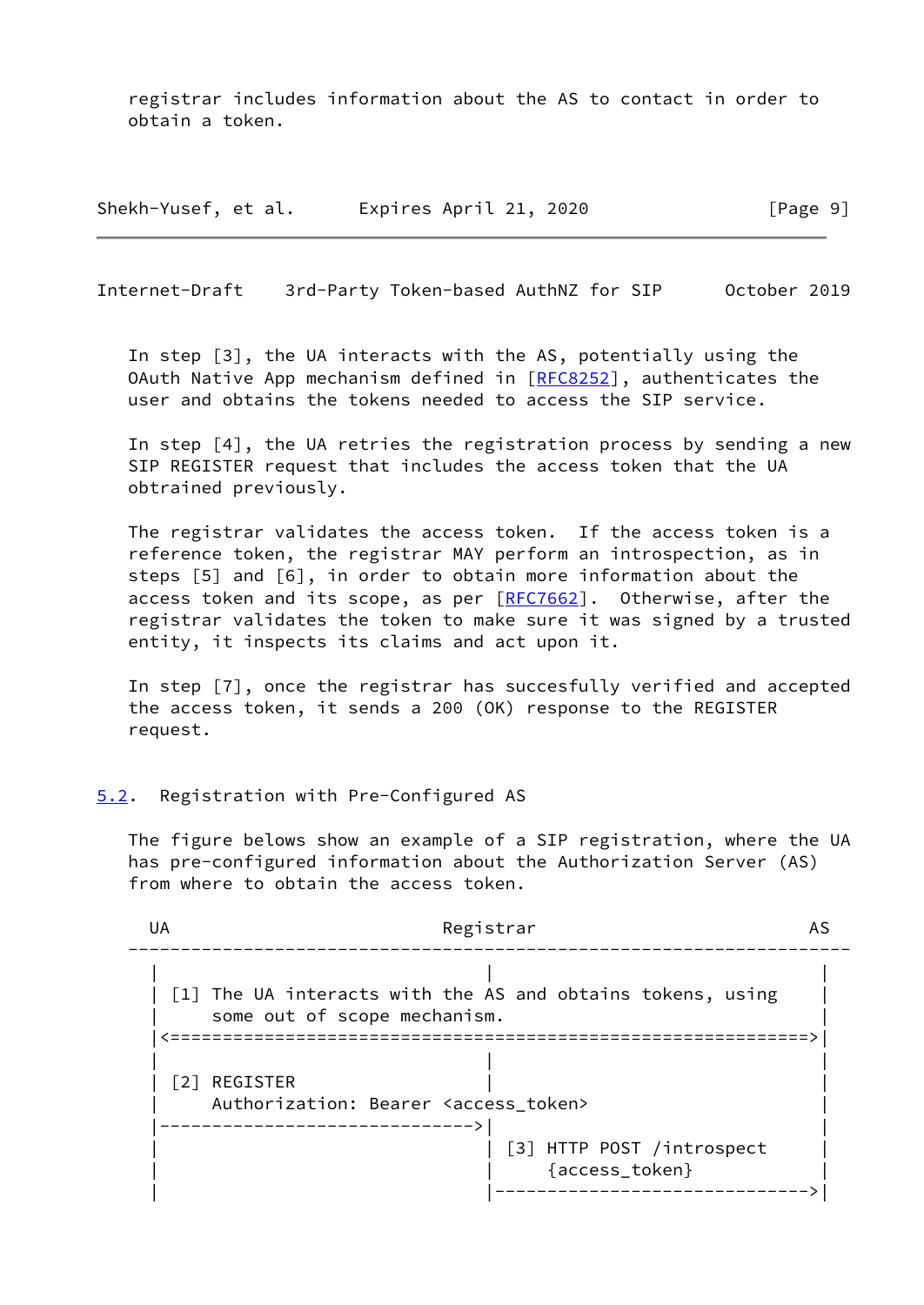

Shekh-Yusef, et al. Expires April 21, 2020 [Page 10]

<span id="page-11-1"></span>Internet-Draft 3rd-Party Token-based AuthNZ for SIP October 2019

 In step [1], the UA interacts with the AS, potentially using the OAuth Native App mechanism defined in [[RFC8252](https://datatracker.ietf.org/doc/pdf/rfc8252)], authenticates the user and obtains the tokens needed to access the SIP service.

 In step [2], the UA retries the registration process by sending a new SIP REGISTER request that includes the access token that the UA obtrained previously.

 The registrar validates the access token. If the access token is a reference token, the registrar MAY perform an introspection, as in steps [3] and [4], in order to obtain more information about the access token and its scope, as per [[RFC7662\]](https://datatracker.ietf.org/doc/pdf/rfc7662). Otherwise, after the registrar validates the token to make sure it was signed by a trusted entity, it inspects its claims and act upon it.

 In step [5], once the registrar has succesfully verified and accepted the access token, it sends a 200 (OK) response to the REGISTER request.

<span id="page-11-0"></span>[6](#page-11-0). Security Considerations

The security considerations for OAuth are defined in [\[RFC6749](https://datatracker.ietf.org/doc/pdf/rfc6749)]. The security considerations for bearer tokens are defined in [\[RFC6750](https://datatracker.ietf.org/doc/pdf/rfc6750)]. The security considerations for JSON Web Tokens (JWT) are defined in [\[RFC7519](https://datatracker.ietf.org/doc/pdf/rfc7519)]. These security considerations also apply to SIP usage of access token as defined in this document.

 [RFC6749] mandates that Access Tokens are protected with TLS. However, TLS only guarantees hop-to-hop protection when used to protect SIP signaling. Therefore the Access Token MUST be protected in a way so that only authorized SIP endpoints will have access to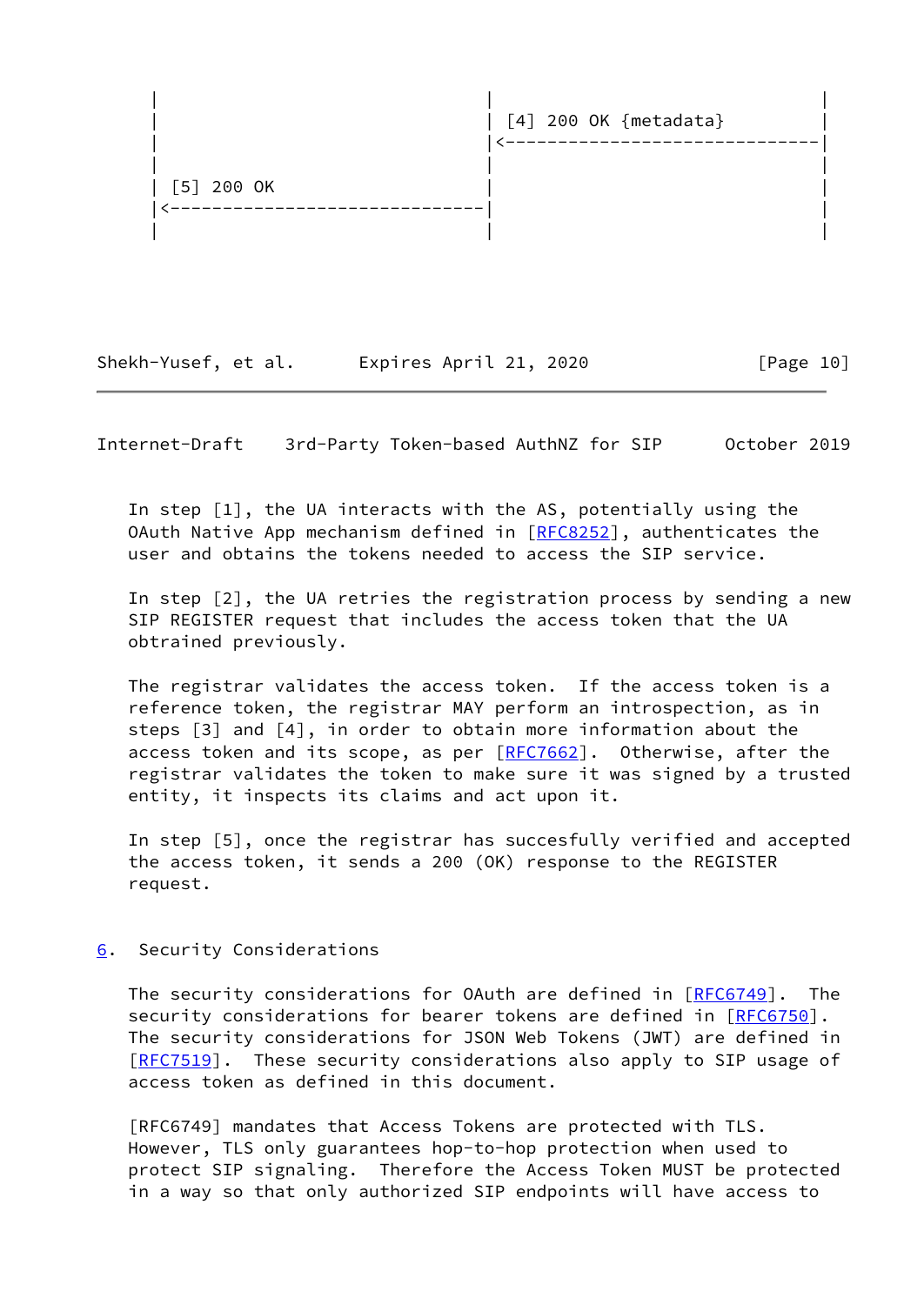it. Endpoints that support this specifications MUST support encrypted JSON Web Tokens (JWT) [\[RFC7519](https://datatracker.ietf.org/doc/pdf/rfc7519)] for encoding and protecting Access Token when included in SIP requests, unless some other mechanism is used to guarantee that only authorized SIP endpoints have access to the Access Token.

Shekh-Yusef, et al. Expires April 21, 2020 [Page 11]

<span id="page-12-1"></span>Internet-Draft 3rd-Party Token-based AuthNZ for SIP October 2019

<span id="page-12-0"></span>[7](#page-12-0). IANA Considerations

<span id="page-12-2"></span>[7.1](#page-12-2). SIP Media Feaure Tag

<span id="page-12-3"></span>[7.1.1](#page-12-3). sip.token

 This section defines a new media feature tag that extends the "SIP Media Feature Tag Registration Tree" subregistry [\[RFC3840](https://datatracker.ietf.org/doc/pdf/rfc3840)] under the "Media Feature Tags" registry ([https://www.iana.org/assignments/](https://www.iana.org/assignments/media-feature-tags) [media-feature-tags](https://www.iana.org/assignments/media-feature-tags)).

Media feature tag name: sip.token

 Summary of the media feature indicated by this feature tag: This media feature tag, when inserted in the Contact header field of a SIP REGISTER request, conveys that the SIP UA associated with the tag supports a token based authentication mechanism, where the user authentication and SIP registration authorization is performed by a third party.

Values appropriate for use with this feature tag: none

Related standards or documents: RFC XXXX

Security considerations: This media feature tag does not introduce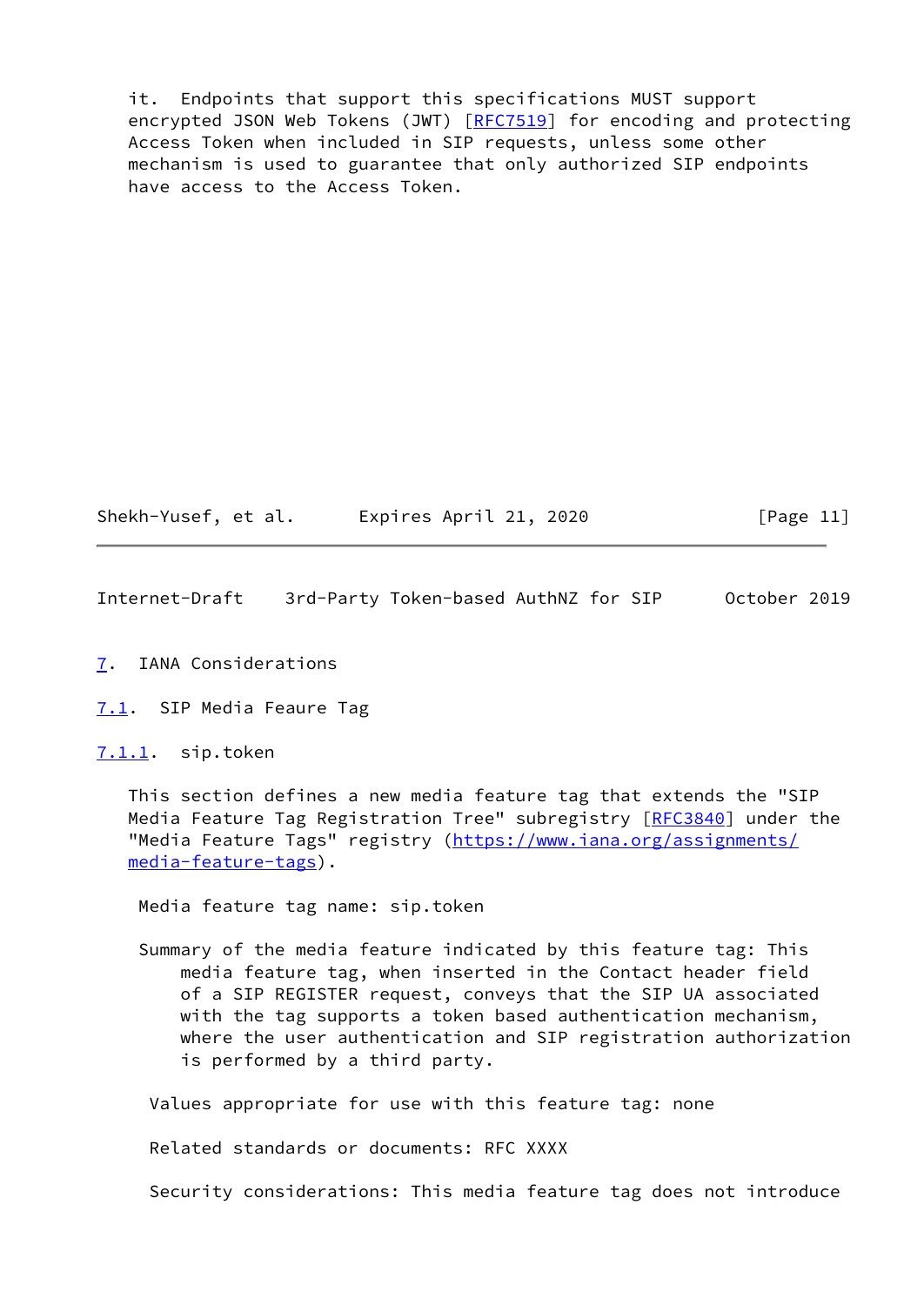new security considerations, as it simply indicates support for a basic SIP feature. However, if an attacker manages to remove the media feature tag from a SIP REGISTER request, the SIP UA that inserted it might not be able to authenticate itself with the SIP registrar to which the SIP request is addressed, as the SIP registrar might not be aware that the SIP UA supports the feature associated with the media feature tag.

Contact: IESG (iesg@ietf.org)

<span id="page-13-0"></span>[8](#page-13-0). Acknowledgments

 The authors would also like to thank the following for their review and feedback on this document:

Paul Kyzivat, Olle Johansson, Roman Shpount, and Dale Worley.

 The authors would also like to thank the following for their review and feedback of the original document that was replaced with this document:

| Shekh-Yusef, et al. | Expires April 21, 2020 | [Page 12] |
|---------------------|------------------------|-----------|
|---------------------|------------------------|-----------|

<span id="page-13-2"></span>Internet-Draft 3rd-Party Token-based AuthNZ for SIP October 2019

 Andrew Allen, Martin Dolly, Keith Drage, Paul Kyzivat, Jon Peterson, Michael Procter, Roy Radhika, Matt Ryan, Ivo Sedlacek, Roman Shpount, Robert Sparks, Asveren Tolga, and Dale Worley.

- <span id="page-13-3"></span><span id="page-13-1"></span>[9](#page-13-1). Normative References
	- [OPENID] Sakimura, N., Bradley, J., Jones, M., de Medeiros, B., and C. Mortimore, "OpenID Connect Core 1.0", February 2014.
	- [RFC2119] Bradner, S., "Key words for use in RFCs to Indicate Requirement Levels", [BCP 14](https://datatracker.ietf.org/doc/pdf/bcp14), [RFC 2119](https://datatracker.ietf.org/doc/pdf/rfc2119), DOI 10.17487/RFC2119, March 1997, <[https://www.rfc-editor.org/info/rfc2119>](https://www.rfc-editor.org/info/rfc2119).
	- [RFC3261] Rosenberg, J., Schulzrinne, H., Camarillo, G., Johnston, A., Peterson, J., Sparks, R., Handley, M., and E. Schooler, "SIP: Session Initiation Protocol", [RFC 3261](https://datatracker.ietf.org/doc/pdf/rfc3261),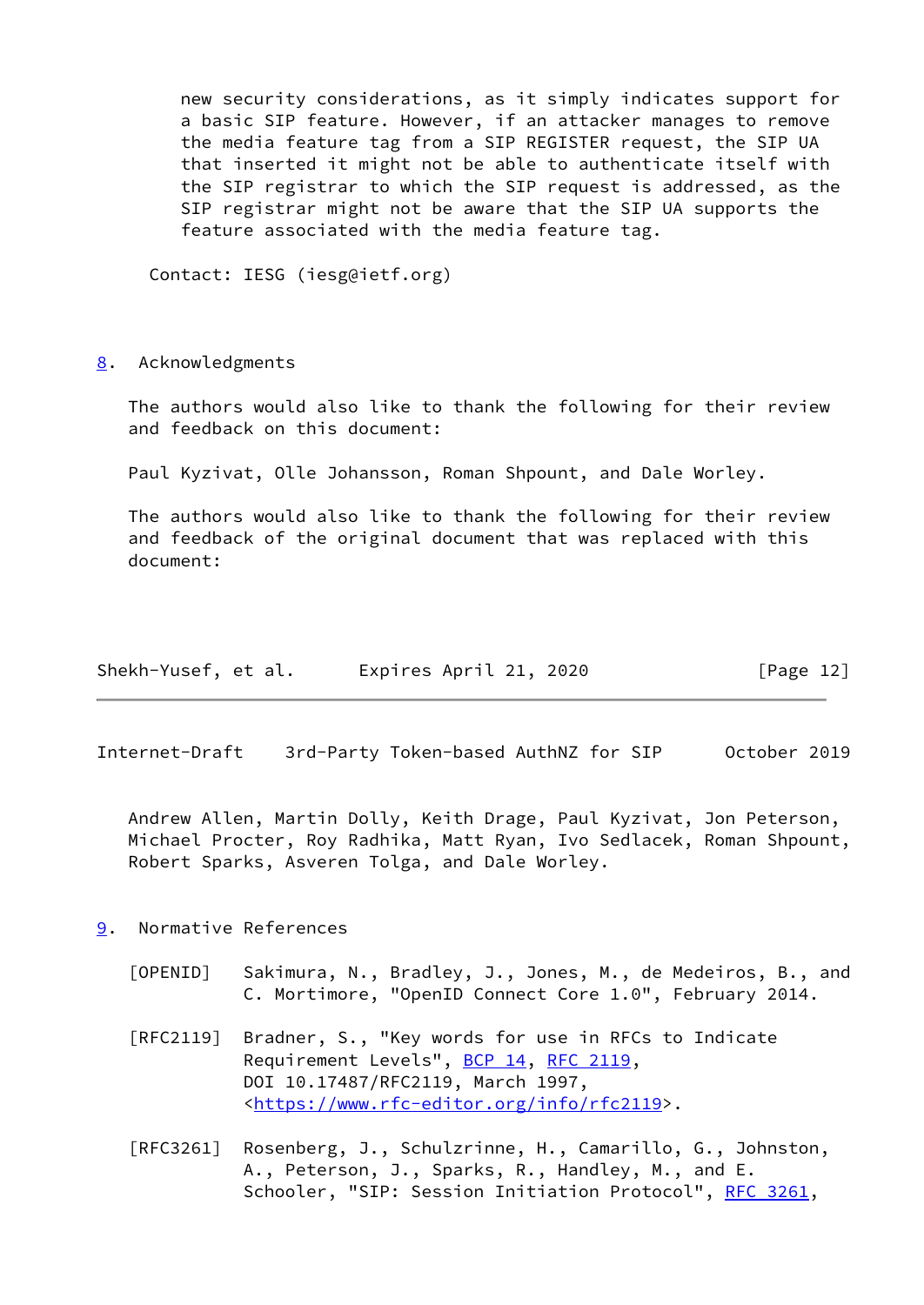DOI 10.17487/RFC3261, June 2002, <[https://www.rfc-editor.org/info/rfc3261>](https://www.rfc-editor.org/info/rfc3261).

- [RFC3840] Rosenberg, J., Schulzrinne, H., and P. Kyzivat, "Indicating User Agent Capabilities in the Session Initiation Protocol (SIP)", [RFC 3840,](https://datatracker.ietf.org/doc/pdf/rfc3840) DOI 10.17487/RFC3840, August 2004, <[https://www.rfc-editor.org/info/rfc3840>](https://www.rfc-editor.org/info/rfc3840).
- [RFC6749] Hardt, D., Ed., "The OAuth 2.0 Authorization Framework", [RFC 6749,](https://datatracker.ietf.org/doc/pdf/rfc6749) DOI 10.17487/RFC6749, October 2012, <[https://www.rfc-editor.org/info/rfc6749>](https://www.rfc-editor.org/info/rfc6749).
- [RFC6750] Jones, M. and D. Hardt, "The OAuth 2.0 Authorization Framework: Bearer Token Usage", [RFC 6750,](https://datatracker.ietf.org/doc/pdf/rfc6750) DOI 10.17487/RFC6750, October 2012, <[https://www.rfc-editor.org/info/rfc6750>](https://www.rfc-editor.org/info/rfc6750).
- [RFC7231] Fielding, R., Ed. and J. Reschke, Ed., "Hypertext Transfer Protocol (HTTP/1.1): Semantics and Content", [RFC 7231](https://datatracker.ietf.org/doc/pdf/rfc7231), DOI 10.17487/RFC7231, June 2014, <[https://www.rfc-editor.org/info/rfc7231>](https://www.rfc-editor.org/info/rfc7231).
- [RFC7519] Jones, M., Bradley, J., and N. Sakimura, "JSON Web Token (JWT)", [RFC 7519,](https://datatracker.ietf.org/doc/pdf/rfc7519) DOI 10.17487/RFC7519, May 2015, <[https://www.rfc-editor.org/info/rfc7519>](https://www.rfc-editor.org/info/rfc7519).

Shekh-Yusef, et al. Expires April 21, 2020 [Page 13]

<span id="page-14-0"></span>Internet-Draft 3rd-Party Token-based AuthNZ for SIP October 2019

- [RFC7523] Jones, M., Campbell, B., and C. Mortimore, "JSON Web Token (JWT) Profile for OAuth 2.0 Client Authentication and Authorization Grants", [RFC 7523](https://datatracker.ietf.org/doc/pdf/rfc7523), DOI 10.17487/RFC7523, May 2015, [<https://www.rfc-editor.org/info/rfc7523](https://www.rfc-editor.org/info/rfc7523)>.
- [RFC7662] Richer, J., Ed., "OAuth 2.0 Token Introspection", [RFC 7662,](https://datatracker.ietf.org/doc/pdf/rfc7662) DOI 10.17487/RFC7662, October 2015, <[https://www.rfc-editor.org/info/rfc7662>](https://www.rfc-editor.org/info/rfc7662).
- [RFC8252] Denniss, W. and J. Bradley, "OAuth 2.0 for Native Apps", [BCP 212](https://datatracker.ietf.org/doc/pdf/bcp212), [RFC 8252,](https://datatracker.ietf.org/doc/pdf/rfc8252) DOI 10.17487/RFC8252, October 2017,